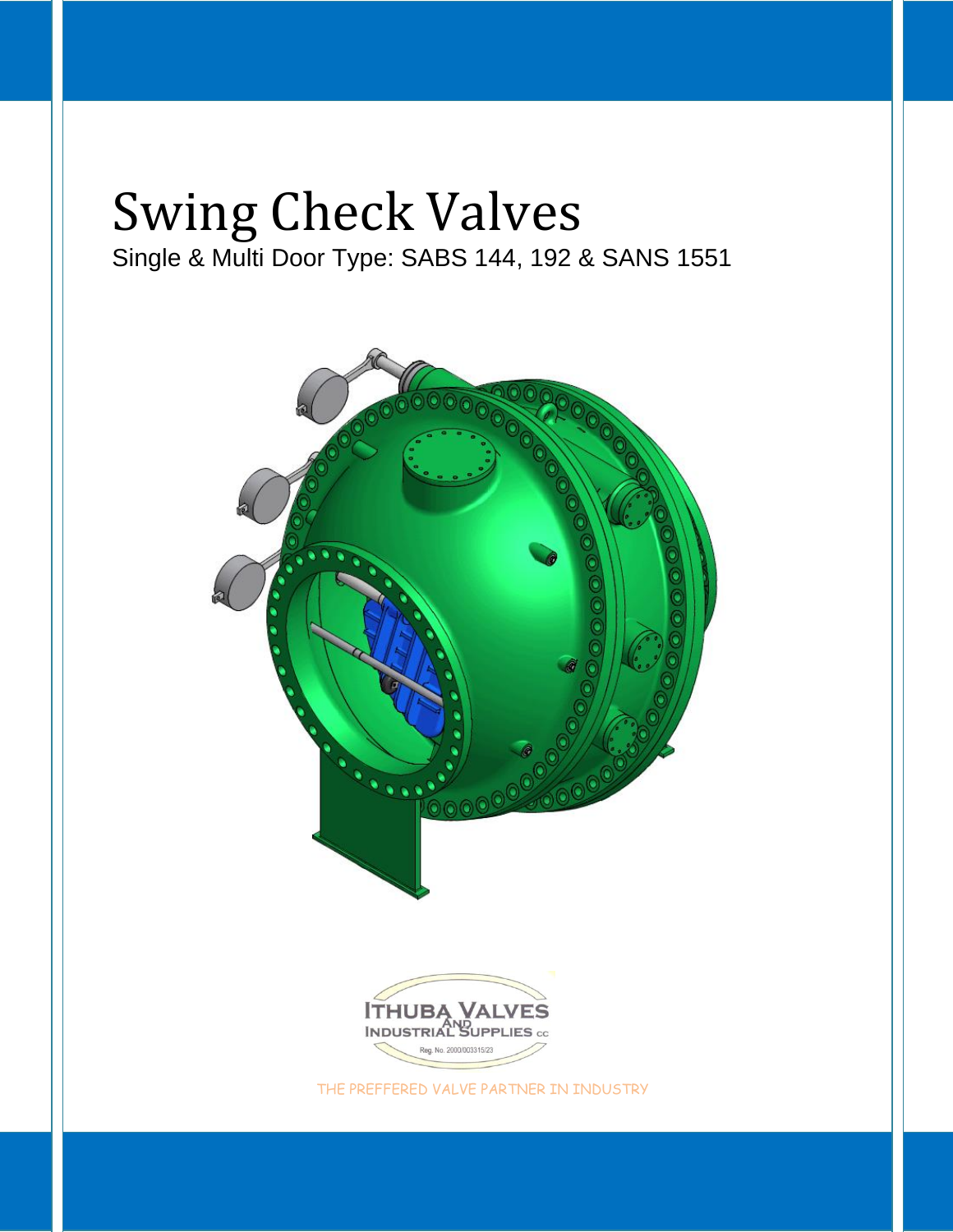#### **Single Door Reflux Valve**

These valves are of self-contained, free swinging clack conventional style. Depending on operating conditions, valve can be supplied with or without lever & weight or by contractual requirement. The valves conform to BS 5153, SABS 144, 192 & SANS 1551. The valves come complete with quality welded seats of St/Steel 316 (Body) and NA Bronze-AB2 (Clack) for all ratings. The clack is keyed to the shaft, as opposed to pinning, for maintenance ease.

These valves are suitable for use in waste water, sewerage and clean water applications and are designed for horizontal installations.

The illustrations shown in this catalogue are subject to change without notice. The valves are rated as shown in this section.

#### **Flanges**

Valves have integral flanges that can be cast & drilled to suit customer or contractual specification requirements.

#### **Coating**

Internal and external coatings can be of Twin Pack Epoxy, Fusion Bonded Epoxy or approved equivalent.

#### **Operation**

Valves are of self-contained, free swinging clack format, clearing the waterway. The clack swings freely open and is keyed to the spindle. The valve swings open once pump starts and allows for full flow. The valves come complete with lever & weight, as per customer or contractual requirements.

#### **Installation**

All valves are built for horizontal pipe installation. However, valves can also operate equally well in vertical pipe flow-up installations.

**Size Range**: Sizes vary from DN50 – DN500

**Rating:** Valve are rated for PN10 – PN100

#### **Valve Slamming**

Swing check valves are subject to slamming on rapid reversal of flow. Valve doors may be balanced by using a lever & counter-weight attached to the hinge shaft. It is recommended that all sizes of high pressure check valves be fitted with lever & weight. This, when set properly, helps the valves to close on time before water wave reach the valve from downstream end, thus eliminating slamming.

#### **By-passes**

Valve sizes of DN200 and larger may be fitted with by-pass assemblies to drain the pipeline downstream of the main valve, or in the open position, to relieve surge pressures.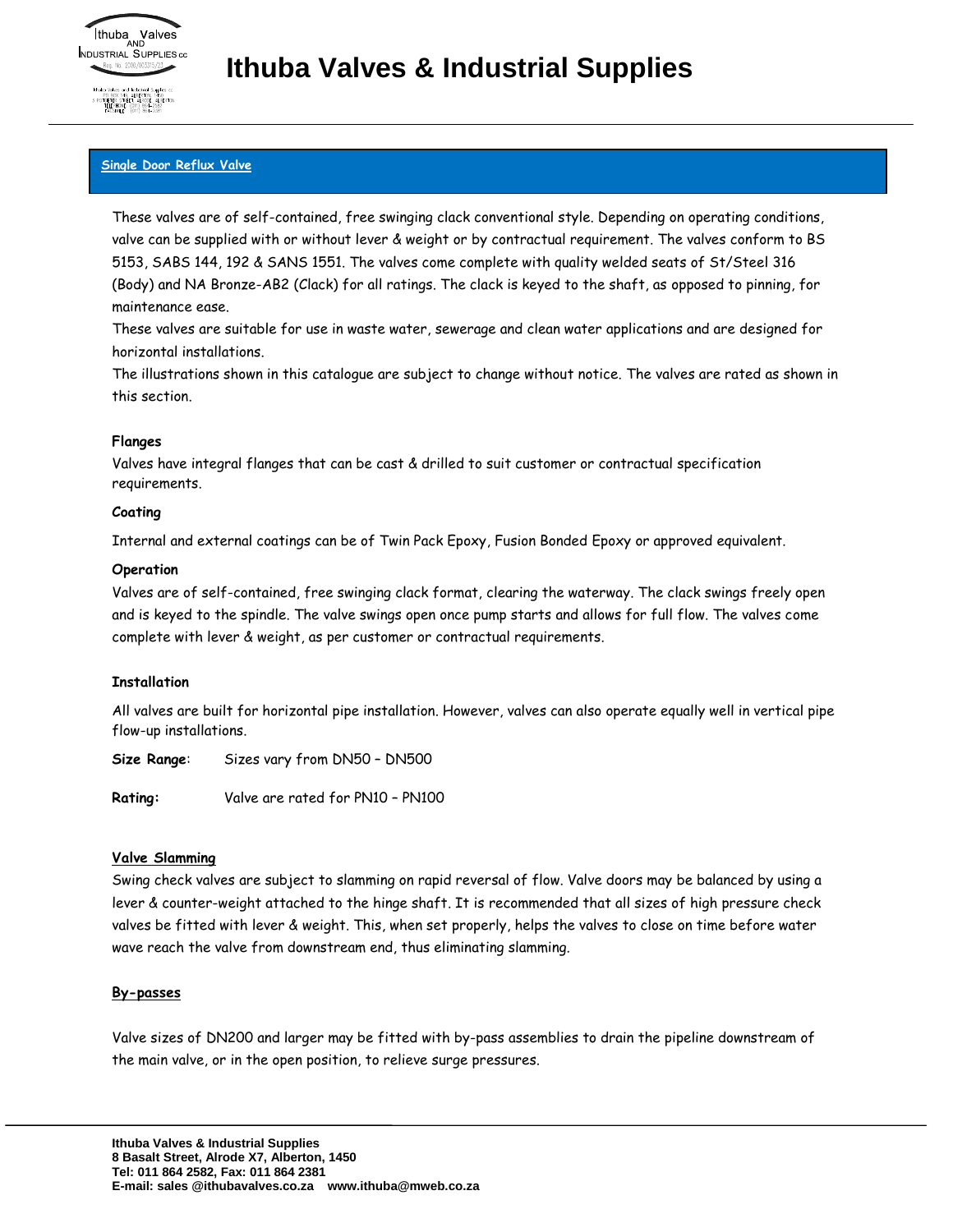

Thubo Valves and Industrial Supplies co.<br>PO BOX 149, ALBERTON, 1450<br>3 POTAETER STREET, ALRONE, ALBERTON<br>TELEPHONE: (011) 864-2582<br>FACSMILE: (011) 864-2381

# **Ithuba Valves & Industrial Supplies**







| <b>SIZE</b> |     |     |    | UP TO PN40 RATING |     |           | UP TO PN100 RATING       |                              |                   |                   |           |
|-------------|-----|-----|----|-------------------|-----|-----------|--------------------------|------------------------------|-------------------|-------------------|-----------|
| øΑ          | øB  | С   | D  | E                 | øG  | Mass (kg) | øB                       | С                            | D                 | E                 | Mass (kg) |
| 50          | 165 | 203 | 20 | 115               | 172 | 19        | $\overline{\phantom{a}}$ |                              |                   |                   |           |
| 80          | 200 | 241 | 24 | 195               | 229 | 36        | 215                      | 356                          | 32                | 250               | 130       |
| 100         | 235 | 292 | 24 | 210               | 240 | 54        | 296                      | 432                          | 36                | 262               | 160       |
| 150         | 300 | 356 | 28 | 264               | 343 | 125       | 408                      | 559                          | 44                | 332               | 210       |
| 200         | 375 | 495 | 34 | 318               | 420 | 180       | 505                      | 660                          | 52                | 398               | 430       |
| 250         | 450 | 622 | 38 | 356               | 480 | 290       | 590                      | 787                          | 60                | 445               | 575       |
| 300         | 515 | 698 | 42 | 400               | 495 | 400       | 578                      | 838                          | 68                | 403               | 630       |
| 350         | 580 | 787 | 46 | 413               | 597 | 500       | 715                      | 889                          | 74                | 432               | 780       |
| 400         | 660 | 864 | 50 | 496               | 720 | 725       | $\overline{\phantom{a}}$ | $\overline{a}$               | $\qquad \qquad -$ | $\qquad \qquad -$ |           |
| 450         | 685 | 978 | 57 | 525               | 699 | 775       |                          | $\qquad \qquad \blacksquare$ |                   |                   |           |
| 500         | 755 | 978 | 57 | 540               | 699 | 820       |                          | $\overline{a}$               |                   |                   |           |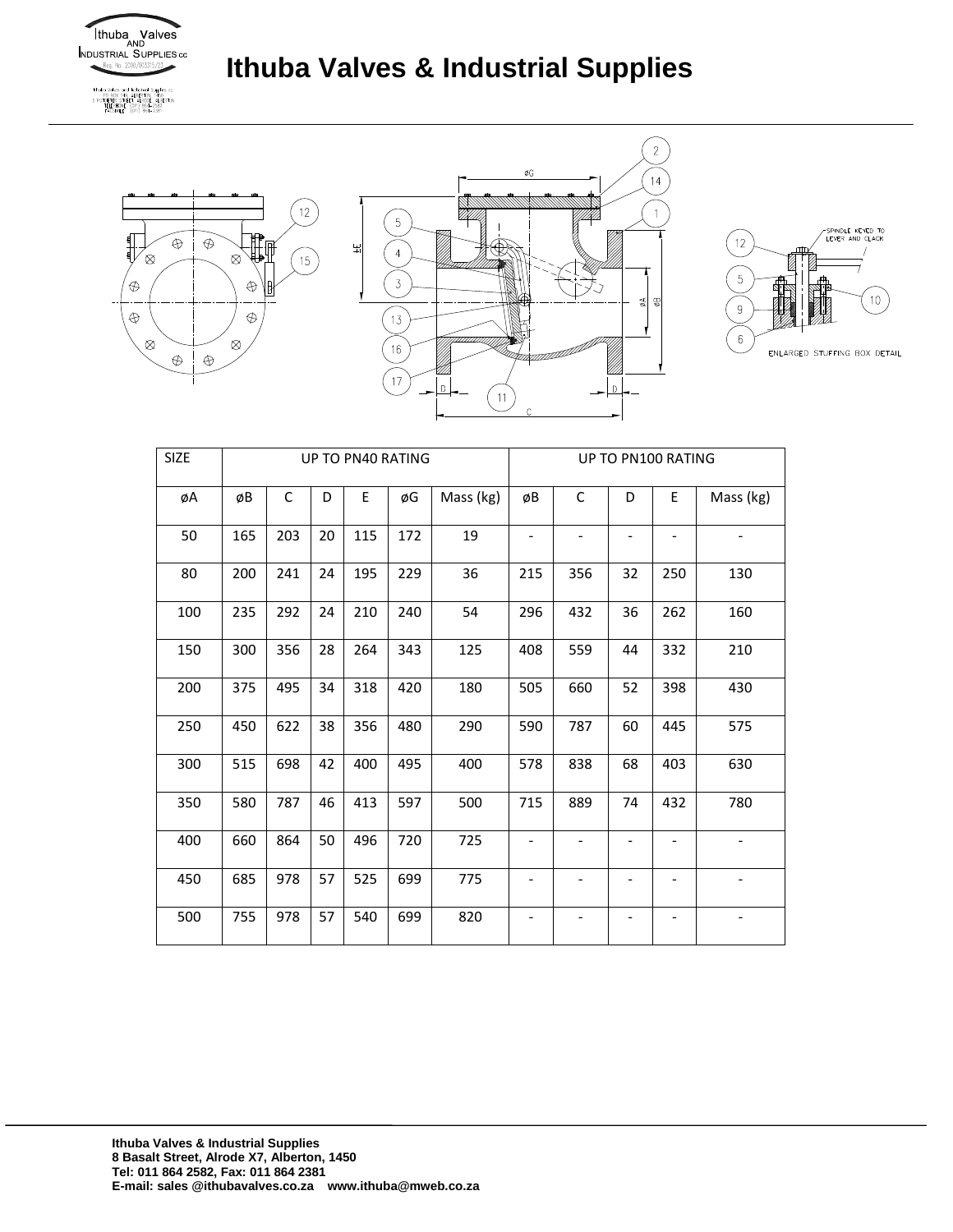

**Materials Of Construction**

N. 1450<br>DE ALBERTON

For all valve ratings the material for primary components conforms to relevant specification and as listed below.

| Item          | Component        | <b>Specification</b>               |                      |  |  |  |  |  |  |  |
|---------------|------------------|------------------------------------|----------------------|--|--|--|--|--|--|--|
|               |                  | Low Pressure                       | <b>High Pressure</b> |  |  |  |  |  |  |  |
|               | Body             | SG BS2789 420/12                   | CAST STEEL 3100-A2   |  |  |  |  |  |  |  |
| 3             | Door             | SG BS2789 420/12                   | CAST STEEL 3100-A2   |  |  |  |  |  |  |  |
| $\mathcal{P}$ | Cover            | Mild Steel BS 4360 300WA           |                      |  |  |  |  |  |  |  |
| 5             | Shaft            | Stainless Steel BS970 431S29       |                      |  |  |  |  |  |  |  |
| 16            | <b>Body Seat</b> | Stainless Steel 316 (Weld Deposit) |                      |  |  |  |  |  |  |  |
| 16            | Door Seat        | NA Bronze AB2 (Weld Deposit)       |                      |  |  |  |  |  |  |  |

#### **Component Material List as indicated above**

| 17             | CLACK SFAL         | N.A BROZF AB2 - WFLD DFPOSIT              |
|----------------|--------------------|-------------------------------------------|
| 16             | <b>BODY SFAT</b>   | ST/STFFL 316                              |
| 15             | COUNTER WEIGHT     | CAST IRON BS 1450/220                     |
| 14             | COVER GASKET       | <b>KLINGER</b>                            |
| 13             | CLACK PIN          | ST/STEEL 304                              |
| 12             | <b>LEVER</b>       | MILD STEEL 300WA                          |
| 11             | <b>STOPPER</b>     | <b>NITRILF</b>                            |
| 10             | <b>GLAND</b>       | SG BS 2789 420/12/CAST STFFL 3100-A2      |
| 9              | GLAND PACKING      | <b>JOHN CRANE</b>                         |
| 8              | END COVER          | MILD STEEL 300WA                          |
| $\overline{7}$ | FND COVER O' RING  | NITRILF RUBBFR                            |
| 6              | <b>BUSH</b>        | GM BS 1400 LG2                            |
| 5              | <b>SPINDLE</b>     | ST/STEEL BS 970 431529                    |
| 4              | CLACK ARM          | SG BS 2789 420/12/CAST STFFL 3100-A2      |
| 3              | <b>CLACK</b>       | SG BS 2789 420/12/CAST STFFL 3100-A2      |
| $\overline{c}$ | <b>COVFR</b>       | MILD STFFL 300WA                          |
| $\mathbf{1}$   | <b>BODY</b>        | SG IRON BS 2789 420/12/CAST STEEL 3100-A2 |
| ITEM           | <b>DESCRIPTION</b> | MATERIAL & SPECIFICATION                  |

All other components are as shown on the list or as per customer requirements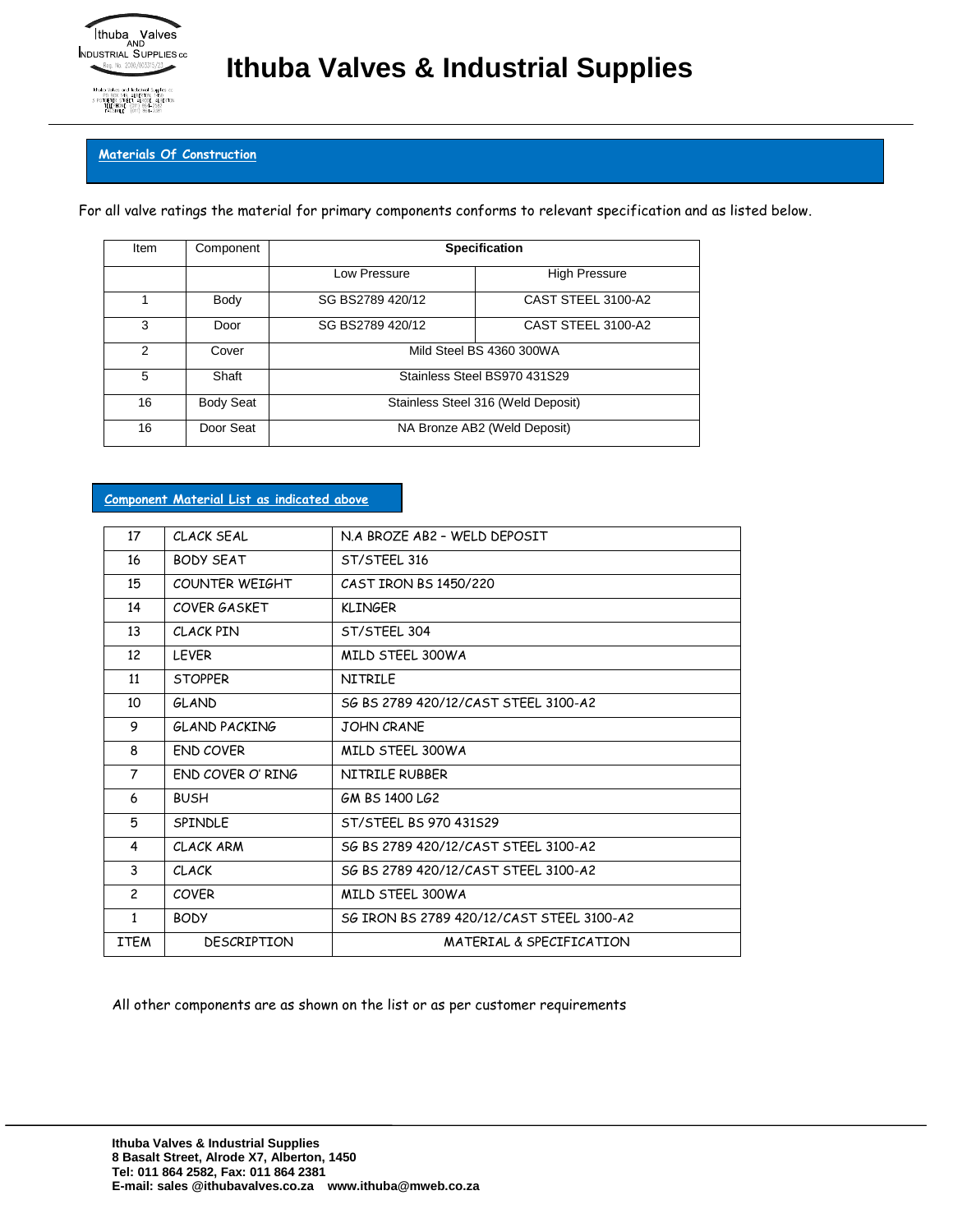

Through View 149, ALBERTON, 1450<br>3 POTGLETER STREET, ALRODE, NJBC<br>3 POTGLETER STREET, ALRODE, NJBC<br>TELEPHONE: (011) 864–2582

### **Ithuba Valves & Industrial Supplies**

### **Headloss**

The table below indicates headloss in kPa across pattern swing check valves mounted in a horizontal pipeline, with door shafts supported in low friction bearings and without counter-weights or damping devices affecting the movement of the doors. The headloss indicated below is at various fluid velocities through the valves of clean water at 20°C. The minimum headloss across the valves required to hold the doors in the open position averages 3.5kPa in all sizes.

|      |                | Velocities       |                   |         |                   |  |  |  |  |
|------|----------------|------------------|-------------------|---------|-------------------|--|--|--|--|
| Size | No Of<br>Doors | 2 m/s            | $2.5 \text{ m/s}$ | 3 m/s   | $3.5 \text{ m/s}$ |  |  |  |  |
| 50   | $\mathbf{1}$   | 4.4              | 7.0               | 10.0    | 13.5              |  |  |  |  |
| 80   | $\overline{1}$ | 4.4              | $7.0\,$           | 10.0    | 13.5              |  |  |  |  |
| 100  | $\mathbf{1}$   | 4.4              | $7.0\,$           | 10.0    | 13.5              |  |  |  |  |
| 150  | $\mathbf{1}$   | 4.4              | $7.0$             | 10.0    | 13.5              |  |  |  |  |
| 200  | $\overline{1}$ | 4.4              | $7.0\,$           | 10.0    | 13.5              |  |  |  |  |
| 250  | $\overline{1}$ | 4.4              | $7.0\,$           | 10.0    | 13.5              |  |  |  |  |
| 300  | $\mathbf{1}$   | 4.2              | 6.6               | 9.5     | 13.0              |  |  |  |  |
| 350  | $\mathbf{1}$   | 4.2              | 6.6               | 9.5     | 13.0              |  |  |  |  |
| 400  | $\mathbf{1}$   | 4.2              | $6.6\,$           | 9.5     | 13.0              |  |  |  |  |
| 450  | $\mathbf 1$    | 4.2              | 6.6               |         | 13.0              |  |  |  |  |
| 500  | $\overline{c}$ | $\overline{3.5}$ | 4.6               | 6.6     | 9.0               |  |  |  |  |
| 600  | $\overline{2}$ | 3.5              | $\overline{4.6}$  | $6.6$   | 9.0               |  |  |  |  |
| 700  | $\overline{2}$ | 3.5              | 4.6               | $6.6\,$ | 9.0               |  |  |  |  |
| 800  | $\overline{2}$ | 3.5              | 4.6               | $6.6$   | 9.0               |  |  |  |  |
| 900  | $\overline{4}$ | 3.5              | 4.2               | 6.6     | 8.0               |  |  |  |  |
| 1000 | $\overline{4}$ | $\overline{3.5}$ | 4.2               | 6.6     | 8.0               |  |  |  |  |
| 1200 | 6              | 3.5              | 4.0               | 5.6     | 7.6               |  |  |  |  |
| 1400 | 6              | 3.5              | 4.0               | 5.6     | 7.6               |  |  |  |  |
| 1600 | 6              | 3.5              | 4.0               | 5.6     | 7.6               |  |  |  |  |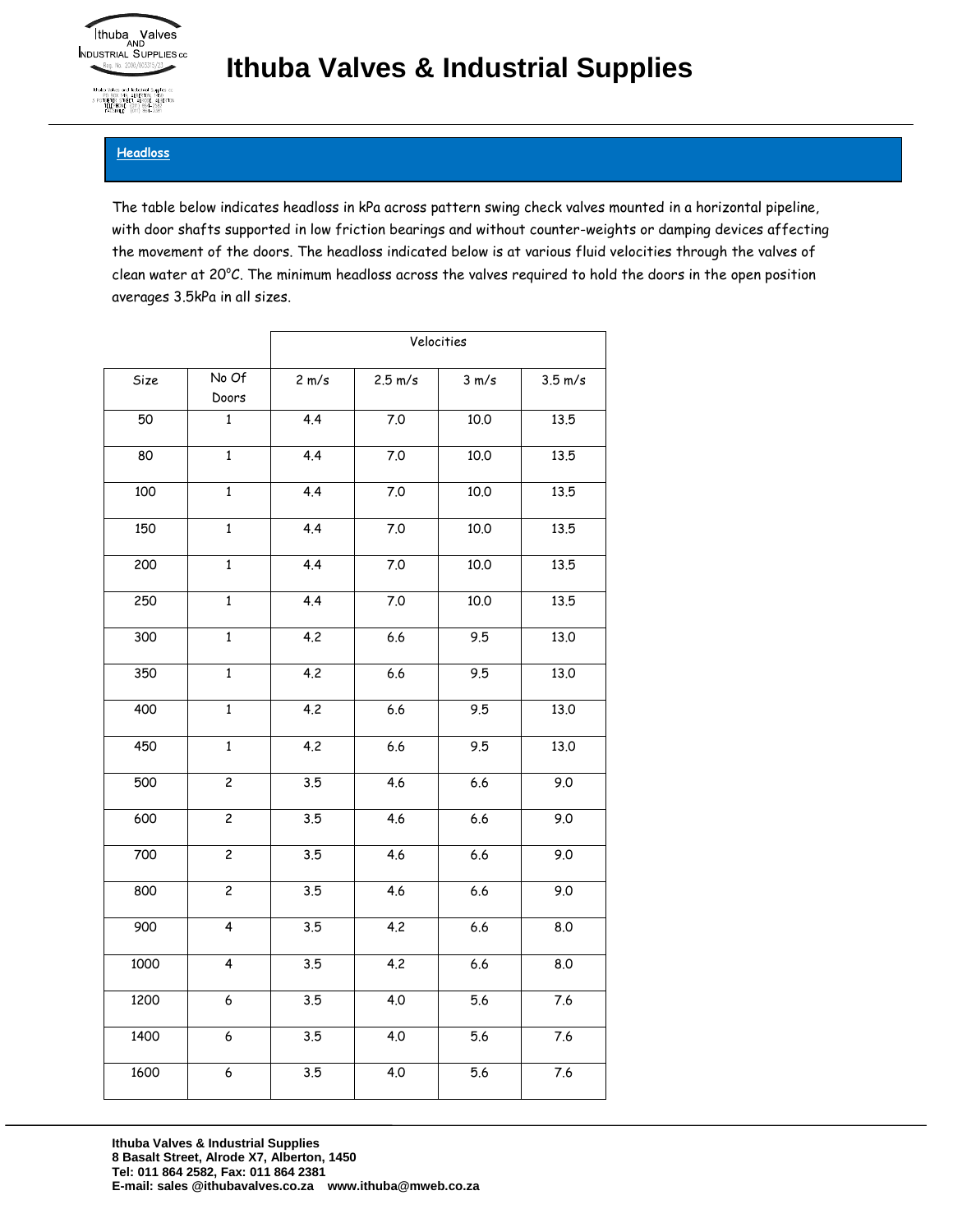

## **Ithuba Valves & Industrial Supplies**

### **Multi-Door Reflux**

The illustration shown below is of the 3-piece construction of sizes DN800 – DN1600. Sizes of DN500 & DN600 are of two-piece construction. The valves are supplied complete with lever & weight on each door or door-pair and position indicators. The valves can also be fitted with by-pass assemblies when required. The valves conform to BS5153.

| <b>Flanges:</b> | Valves have integral flanges that can be cast & drilled to suit customer or contractual<br>specification requirements.                                                                                                                                              |
|-----------------|---------------------------------------------------------------------------------------------------------------------------------------------------------------------------------------------------------------------------------------------------------------------|
| Coating:        | Internal and external coatings can be of Twin Pack Epoxy, Fusion Bonded Epoxy or approved<br>equivalent.                                                                                                                                                            |
| Operation:      | The top & bottom doors swing independently open and, unlike the single clack type, are pinned to<br>their respective spindles. The valve doors swing open once pump starts and allows for full flow.<br>The valves come complete with lever & weight on each shaft. |
|                 | Installation: All valves are built for horizontal pipe installation.                                                                                                                                                                                                |
|                 | Size Range: Sizes vary from DN500 - DN1600                                                                                                                                                                                                                          |

**Rating:** Valves are rated for PN6 to PN40 water working pressure.

### **Materials Of Construction**

For all valve ratings the material for primary components conforms to relevant specification and as listed below.

| Item    | Component        | Specification                      |                              |  |  |  |  |  |  |
|---------|------------------|------------------------------------|------------------------------|--|--|--|--|--|--|
|         |                  | Low Pressure                       | High Pressure                |  |  |  |  |  |  |
| 2 & 4   | Doors            | SG 420/12                          | CAST STEEL 3100-A2           |  |  |  |  |  |  |
| 20 & 21 | Body             | SG 420/12                          | CAST STEEL 3100-A2           |  |  |  |  |  |  |
| 15      | Inspection-Cover | Mild Steel BS 4360 300WA           |                              |  |  |  |  |  |  |
|         | Shaft            |                                    | Stainless Steel BS970 431529 |  |  |  |  |  |  |
| (20)    | Body Seat        | Stainless Steel 316 (Weld Deposit) |                              |  |  |  |  |  |  |
| (2)     | Door Seat        | N.A Bronze AB2 (Weld Deposit)      |                              |  |  |  |  |  |  |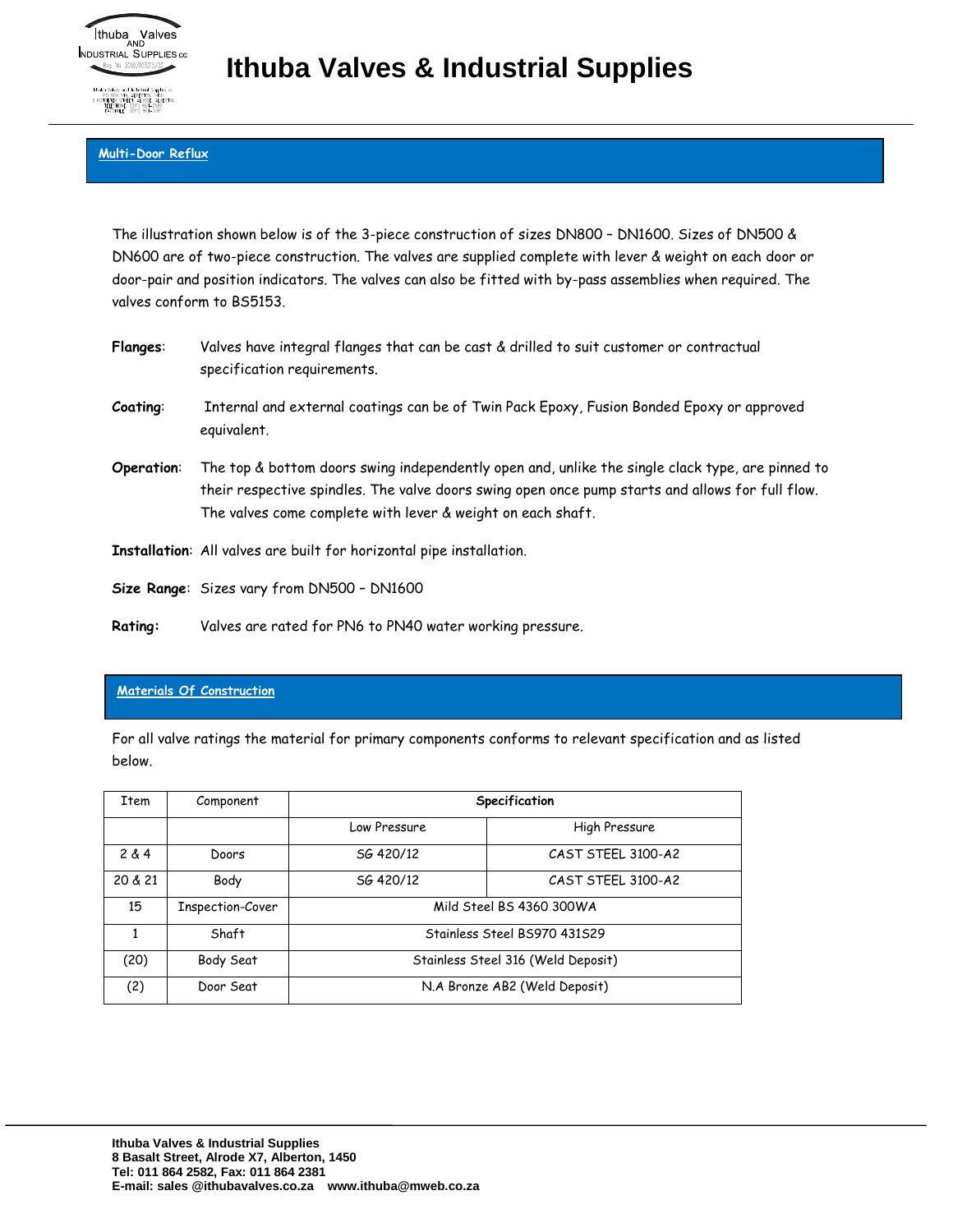

PO BOX 149, ALBERTON, 1450<br>3 POTGETER STREET, ALRODE, ALBERTON<br>TELEPHONE: (011) 864-2582<br>EACCHINE: (011) 864-2581

## **Ithuba Valves & Industrial Supplies**







**Dimensions in Millimeters**

|             |      |      |      |      |      |      | PN25 RATING |               |           |                          | PN40 RATING   |           |                |
|-------------|------|------|------|------|------|------|-------------|---------------|-----------|--------------------------|---------------|-----------|----------------|
| <b>SIZE</b> | A    | D    | E    | F    | G    | ±J   | B           | $\mathcal{C}$ | MASS (kg) | В                        | $\mathcal{C}$ | MASS (kg) | No Of Doors    |
| 500         | 1000 | 885  | 630  | 500  | 500  | 720  | 44          | 730           | 2150      | 52                       | 755           | 2205      | $\overline{c}$ |
| 600         | 1015 | 695  | 650  | 595  | 400  | 815  | 46          | 845           | 2500      | 60                       | 890           | 2625      | $\overline{c}$ |
| 700         | 1330 | 1050 | 750  | 560  | 500  | 741  | 50          | 960           | 3240      | 64                       | 995           | 3402      | $\overline{c}$ |
| 800         | 1330 | 1130 | 773  | 824  | 550  | 770  | 54          | 1085          | 4000      | 72                       | 1140          | 4200      | $\overline{c}$ |
| 900         | 1700 | 935  | 756  | 900  | 700  | 770  | 58          | 1185          | 6456      | $\overline{\phantom{a}}$ |               | 6780      | 4              |
| 1000        | 1700 | 1616 | 964  | 1000 | 700  | 1035 | 62          | 1320          | 7600      | $\overline{\phantom{a}}$ |               | 7980      | $\overline{4}$ |
| 1200        | 2210 | 1800 | 1664 | 1100 | 900  | 1032 | 70          | 1530          | 14770     | $\overline{\phantom{a}}$ |               | 15510     | 6              |
| 1400        | 2150 | 1800 | 1465 | 1610 | 1000 | 1535 | 76          | 1755          | 17000     | $\overline{\phantom{a}}$ |               | 18700     | 6              |
| 1600        | 2400 | 1800 | 1465 | 1610 | 1000 | 1535 | 84          | 1975          | 25000     | $\overline{\phantom{a}}$ | -             | 27000     | 6              |